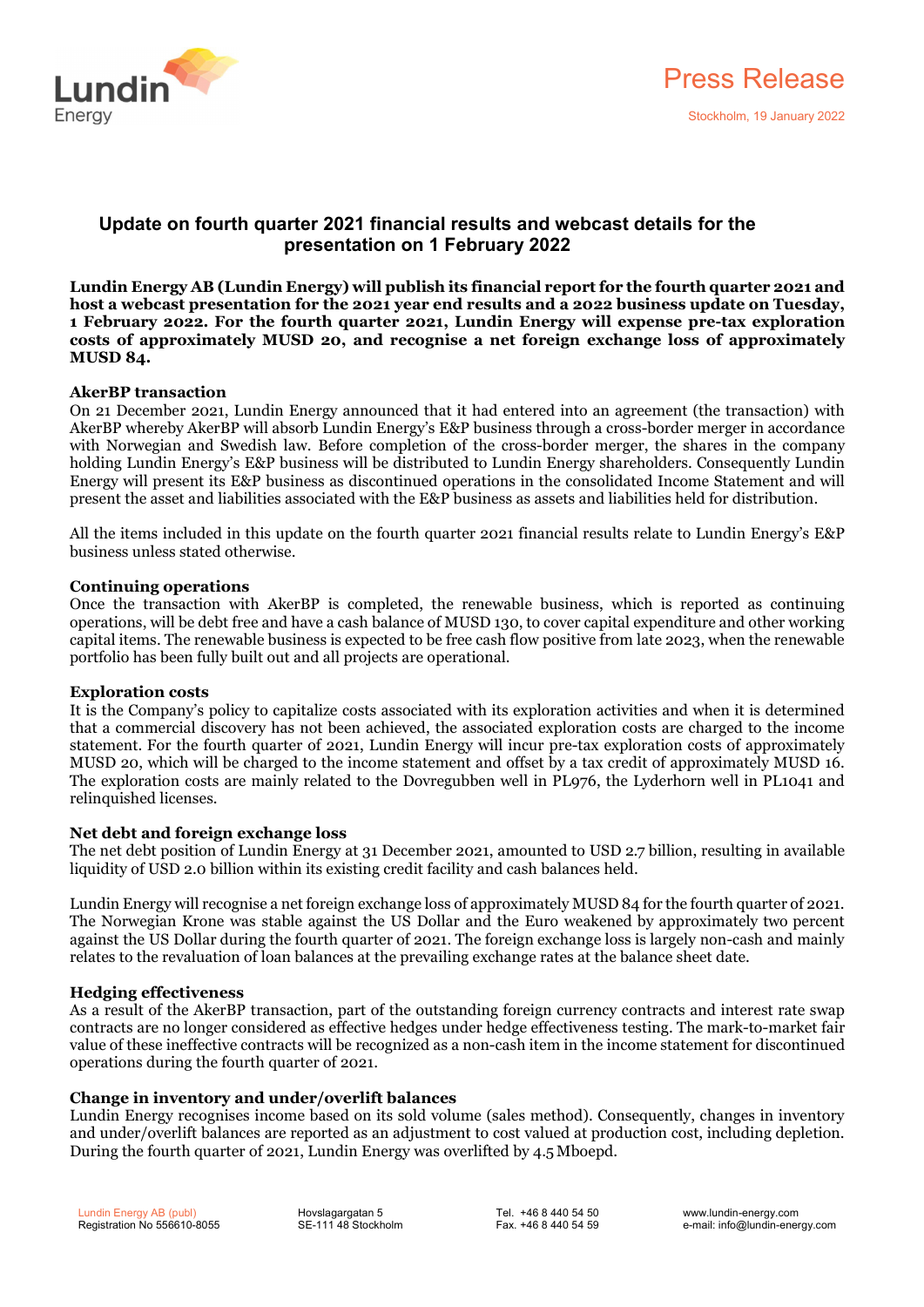

# Press Release

### **Revenue from the crude oil sales from third parties**

Lundin Energy markets its own crude oil production and at times markets crude oil from third parties. For the fourth quarter 2021, revenue from the sale of crude oil from third parties amounted to MUSD 72.8 offset by the purchase of crude oil from third parties of MUSD 72.5, resulting in a gross profit of MUSD 0.3 on third party activities for the fourth quarter 2021. The third party crude oil sales and purchase will be reported under discontinued operations.

### **2021 year end results and 2022 business update**

Lundin Energy's financial report for the fourth quarter 2021, will be published on Tuesday, 1 February 2022 at 07:30 CET.

As a result of the announcement on 21 December 2021, in relation to the proposed transaction with Aker BP, Lundin Energy will no longer be hosting a 2022 Capital Markets presentation, instead the management team will present the financial results for the full year 2021 and a 2022 business update via a webcast at 14.00 CET on the 1 February 2022. Please follow the event live at <u>www.lundin-energy.com</u> or dial in using the following telephone numbers with the pin code shown below:

UK/International: +44 3333000804 Sweden: +46 856642651<br>Norway: +47 23500243 Norway: +47 23500243<br>USA: +1 6319131422 +1 6319131422 Access Pin: 17161382 Webcast link: https://edge.media-server.com/mmc/p/ifchzb4n

For further information, please contact:

### **Edward Westropp**

VP Investor Relations and Communication Tel: +41 22 595 10 14 [edward.westropp@lundin-energy.com](mailto:edward.westropp@lundin-energy.com)

**Robert Eriksson** Director Media and Corporate Affairs Tel: +46 701 11 26 15 [robert.eriksson@lundin-energy.com](mailto:robert.eriksson@lundin-energy.com)

*Lundin Energy is an experienced Nordic oil and gas company that explores for, develops and produces resources economically, efficiently and responsibly. We focus on value creation for our shareholders and wider stakeholders through three strategic pillars: Resilience, Sustainability and Growth. Our high quality, low cost assets mean we are resilient to oil price volatility, and our organic growth strategy, combined with our sustainable approach and commitment to decarbonisation, firmly establishes our leadership role in a lower carbon energy future. (Nasdaq Stockholm: LUNE). For more information, please visit us at www.lundin-energy.com or download our App www.myirapp.com/lundin*

### **Forward-looking statements**

Certain statements made and information contained herein constitute "forward-looking information" (within the meaning of applicable securities legislation). Such statements and information (together, "forward-looking statements") relate to future events, including Lundin Energy's future performance, business prospects or opportunities. Forward-looking statements include, but are not limited to, statements with respect to estimates of reserves and/or resources, future production levels, future capital expenditures and their allocation to exploration and development activities, future drilling and other exploration and development activities. Ultimate recovery of reserves or resources are based on forecasts of future results, estimates of amounts not yet determinable and assumptions of management.

All statements other than statements of historical fact may be forward-looking statements. Statements concerning proven and probable reserves and resource estimates may also be deemed to constitute forward-looking statements and reflect conclusions that are based on certain assumptions that the reserves and resources can be economically exploited. Any statements that express or involve discussions with respect to predictions, expectations, beliefs, plans, projections, objectives, assumptions or future events or performance (often, but not always, using words or phrases such as "seek", "anticipate", "plan", "continue", "estimate", "expect", "may", "will", "project", "predict", "potential", "targeting", "intend", "could", "might", "should", "believe" and similar expressions) are not statements of historical fact and may be "forward-looking statements". Forward-looking statements involve known and unknown risks, uncertainties and other factors that may cause actual results or events to differ materially from those anticipated in such forward-looking statements. No assurance can be given that these expectations and assumptions will prove to be correct and such forward-looking statements should not be relied upon. These statements speak only as on the date of the information and Lundin Energy does not intend, and does not assume any obligation, to update these forward-looking statements, except as required by applicable laws. These forward-looking statements involve risks and uncertainties relating to, among other things, operational

Lundin Energy AB (publ) Registration No 556610-8055 Hovslagargatan 5 SE-111 48 Stockholm Tel. +46 8 440 54 50 Fax. +46 8 440 54 59

www.lundin-energy.com e-mail: info@lundin-energy.com